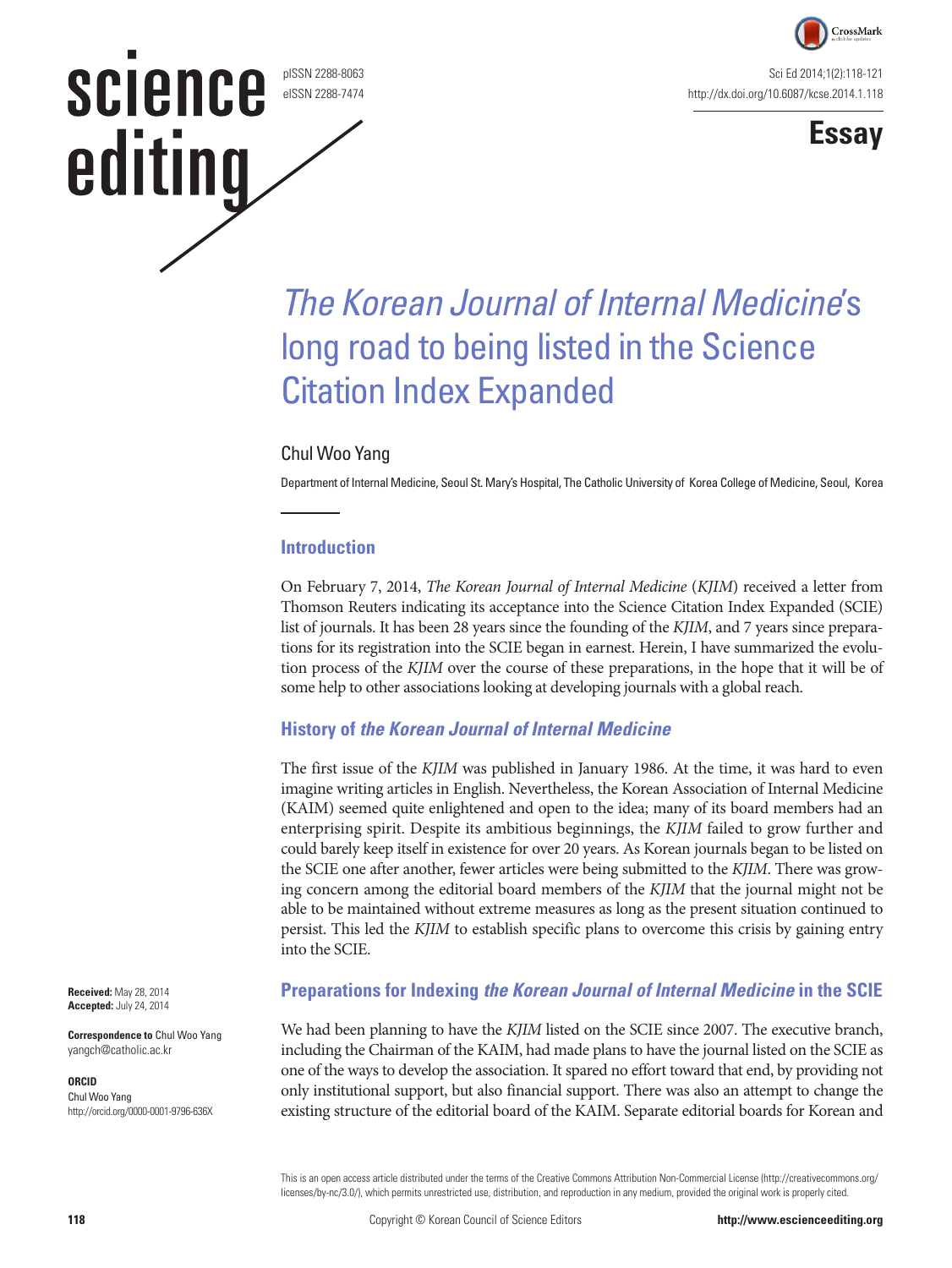English submissions to the *KJIM* were established, and a task force charged with the registration of the journal into the SCIE was organized. We also reorganized the contribution rules and website of the *KJIM*, and improved its peer review system. Above all, we made a concerted effort to increase the number of editorial board members and pursue globalization.

#### **The First Challenge toward Gaining Entry into the SCIE**

The first submission to the SCIE for registration was sent in July 2009 after two years of preparations. At the time, the impact factor (IF) of the *KJIM* was 0.41, and the journal was ranked 111th out of 133 journals of internal medicine listed on the Web of Science. The result was disappointing; we received a rejection letter from Thomson Reuters in September 2010, a year after submission, stating that the rejection was due to the low IF of the *KJIM*. However, learning that the *KJIM* would at least be maintained in the Biosis Previews and Biological Abstracts brought some relief, as it implied that the journal could potentially be listed once we increased its IF.

#### **Changes to** *the Korean Journal of Internal Medicine* **after the Failure of Its First Attempt to be Listed**

A key task of the editorial board after failure to gain entry into the SCIE was to increase the journal's IF. Thus, strategies and specific goals were outlined.

First, we decided to increase the frequency of publication. The KAIM began to encourage its members to submit articles and contribute towards research funds in order to increase the frequency of publication, from a quarterly basis to a monthly one. The KAIM also revised the rules regarding research support or funding and thesis submission standards for medical specialist examination qualifications. Those who published their original articles in the *KJIM* were qualified to receive research funds and have their specialist exam qualifications approved. The editorial board selected outstanding articles that had been originally written in Korean, and encouraged the authors to translate the articles into English, exempting them from costs concerning translation, proofreading, publication, and supplementation. The editorial board members were also strongly encouraged to make submissions to the *KJIM*. As a result, the number of original articles gradually increased. Since 2011, the journal was able to be published every other month.

Second, we attempted to diversify the structure of the journal, as, based on our self-evaluations, its previous layout (consisting only of original articles and case reports) had failed to attract readers' interest. We created a diverse program, by adding sections for reviews, editorials, letters to the editors, images of interest, and guidelines, aside from original articles and case reports, in order to approach readers as a more interesting journal.

Third, we strived to secure excellent review articles. The results of an investigation we performed on IFs of articles published in 2010 and 2011 in different fields revealed that the average IF of a review article was 6.92, indicating that it was definitely higher than that of an original article (1.91) or a case report (0.61). First, we received recommendations from editorial board members regarding outstanding researchers who were able to submit review articles to the journal. We then drew up a list of researchers, and sent each one a letter of request for submissions. However, it was difficult to receive review articles from researchers who already had their hands full, and only 40% of those we approached agreed to make a submission. Nevertheless, we made every possible effort to receive even one more review article, through constantly sending out letters of request.

Fourth, we tried to improve accessibility to the *KJIM* for readers. We made a list of indexing organizations such as Thomson Reuters, Scopus, and Medline, and contacted theses organizations by sending the relevant letters/correspondences. Above all, the journal's IF increased flexibly, as full-text articles published in the journal were appearing on Pubmed and Pubmed Central.

Fifth, we sought to encourage our members and editorial board members to increase their use of citations from the *KJIM*. We first sent frequent e-mails to members about the journal's increased IF and letters of appreciation for citing articles published in the *KJIM*. We drew up a list of SCI citations from articles by the editorial board members published in the *KJIM*, and regularly monitored its status. In the process, the editorial board members showed increasing interest in the *KJIM*. Competent editorial board members also published review articles in the *KJIM* and made citations, contributing significantly to the increase in the journal's IF. We also paid due attention to the management of our members by regularly sending letters of appreciation to those who cited the *KJIM*.

#### **Improvements in the Impact Factor of** *the Korean Journal of Internal Medicine*

Along with human-powered efforts to increase the IF, we also regularly tracked the IF of the *KJIM*. The results showed that the journal's averaged IF was 0.36 from 2000 to 2008. It increased by at least 1.0 since then to 0.41 in 2009, 0.64 in 2010, and 1.1 in 2011. The average IF was 1.3 in 2012. Considering the fact that articles in other countries cited the *KJIM* more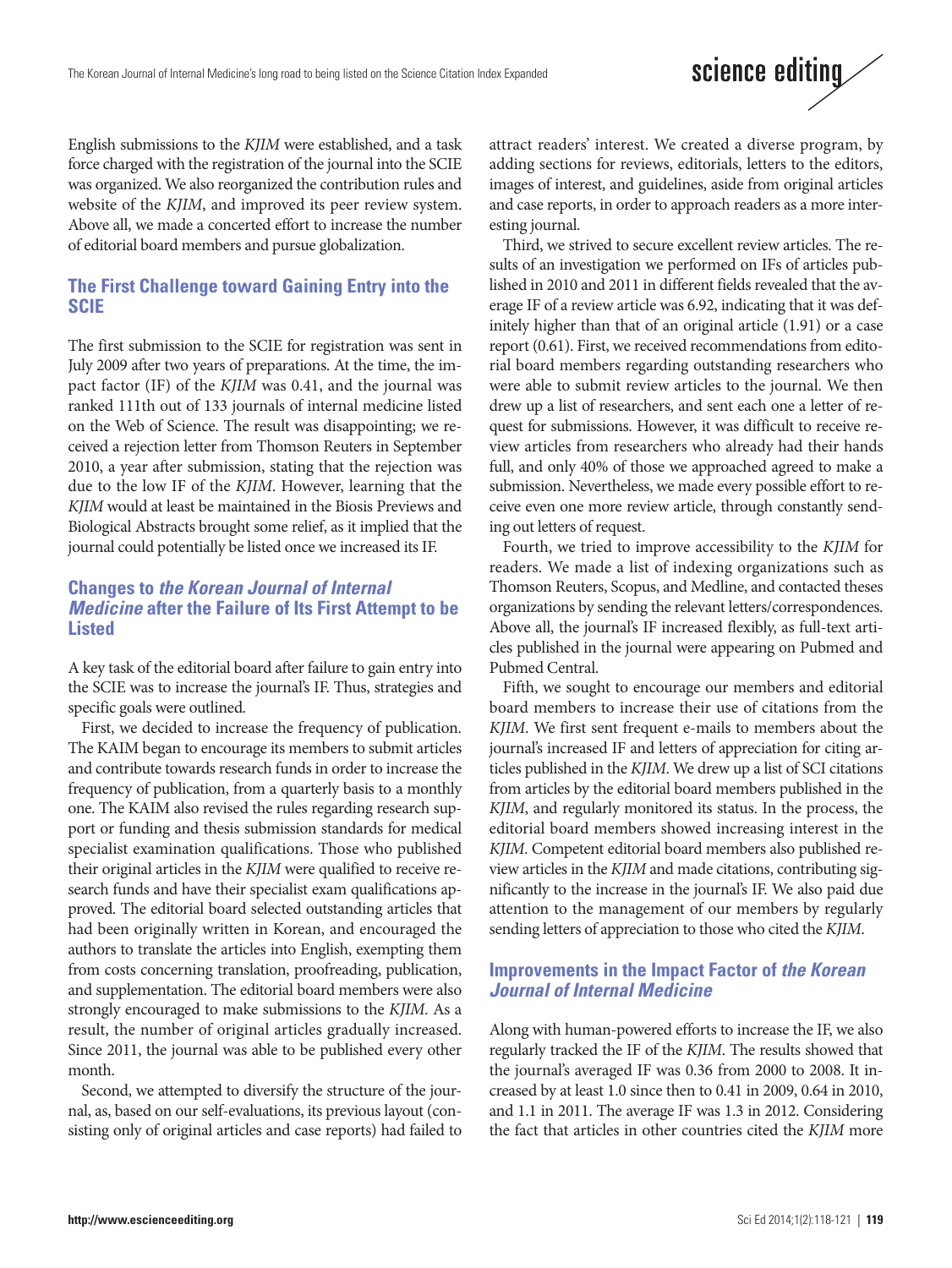# science editing

than did those in Korea, and that those citing the *KJIM* were often from leading global organizations and world-class journals, we were able to see that the *KJIM* had developed into a world-renowned journal.

#### **Evolution of** *the Korean Journal of Internal Medicine*

With the increase in its IF, the *KJIM* implemented new changes within its format, incorporating a "cover page," sections on characters, the abstract format, and the key message of original articles, and modified table and figure formats to be more readable and appear more globalized and sophisticated. We also introduced English language editing services. The Website displayed the main contents of original articles on a realtime basis, and attracted readers' attention with the use of five key titles: "Ahead of print," "Current issue," "Archive," "Most read," and "Most cited." In particular, all the issues of the *KJIM*, from the first to the latest, were converted into PDF files and uploaded onto the Website for readers to have better access to the original texts. In conclusion, throughout the process of preparing the *KJIM* for acceptance into the SCIE, we made improvements to English proofreading, article proofreading, and publishing procedures, as well as to the journal's Website. The journal itself was reborn as a global journal through the renewal of its layout and structure.

There was a heated discussion over the title of the journal and an appropriate publisher until the very end. Some argued that the title "*the Korean Journal of Internal Medicine*" was too old fashioned, did not reflect current trends, and thus needed to be changed. However, we decided to keep the title, as it was a leading journal for internal medicine representing Korea. To select a publisher, we considered several world-renowned publishers that had prior experience with registration into the SCIE. However, we concluded that there would be no significant benefit from choosing a foreign publisher since the *KJIM* was already at the global level in many respects, and decided on a Korean publisher.

#### **The Second Challenge toward Gaining Entry into the SCIE**

After 3 years of preparations, the editorial board members had now gained some confidence. The journal's IF had tripled from 0.4 to 1.3 by then, and the *KJIM* had proven its competitive edge over other SCIE journals published in Korea. With the stabilization of journal publication, website, and publishing processes, we planned to take on the second challenge toward gaining acceptance into the SCIE.

First, we improved the strengths and remedied the weak-

nesses of the *KJIM* regarding the four criteria for journal selection provided by Thomson Reuters: journal publishing standards, editorial content, international diversity, and citation analysis. Unlike the first time, we decided on a specific point in time by which we hoped to be listed on the index: September 2013. We reviewed the journals to be evaluated the September and November 2013 issues, and January 2014 issue—and planned on an electronic submission.

### **Unique Distinguishing Features of** *the Korean Journal of Internal Medicine*

Our primary concern with making an electronic submission was how to describe the unique features that distinguished the *KJIM* from other journals. We came up with an outline by summarizing the features into a few points, and decided to emphasize the following. First, the *KJIM* was known for its long history as being a leading journal of internal medicine representing Korea. Second, it was organized to be highly readable in its communication of the extensive body of knowledge in internal medicine. Third, it had shown continuous growth in both quantity and quality. Fourth, the low IFs of citations, which had been pointed out in the submission 3 years ago, had increased consistently over the previous 3 years. We summarized all the efforts made by the *KJIM* in the last 3 years into six concise points, as shown below.

First, the *KJIM* merits coverage in Web of Science. *KJIM* publishes highly qualified and relevant scientific articles in a timely manner that can benefit the readers and enrich the scientific database. The *KJIM* is now among the top 5 Korean journals in impact factor rankings. Furthermore, the *KJIM* is cited more by international researchers than Korean researchers, indicating that the content of the journal is now valued at the international level.

Second, the *KJIM* fully satisfies basic publishing standards. Timeliness is one of the top priorities of the *KJIM*, and the journal maintains a strict peer-review process and includes funding acknowledgement. Every article is subjected to an English language editing process to ensure efficient transfer of knowledge and is provided free of charge to the authors. The *KJIM* follows international editorial conventions, and our editorial advisory board members and contributing authors include highly recognized scholars from all over the world.

Third, the *KJIM* has a convenient electronic submission system and fast publication process. Our electronic submission system is world's convenient process all accessed by internet. Therefore, the journal's process of publication is generally the fastest. Median turnaround time needed to publish considering all submissions including peer reviews, revisions, production, and distribution—is within 6 months.